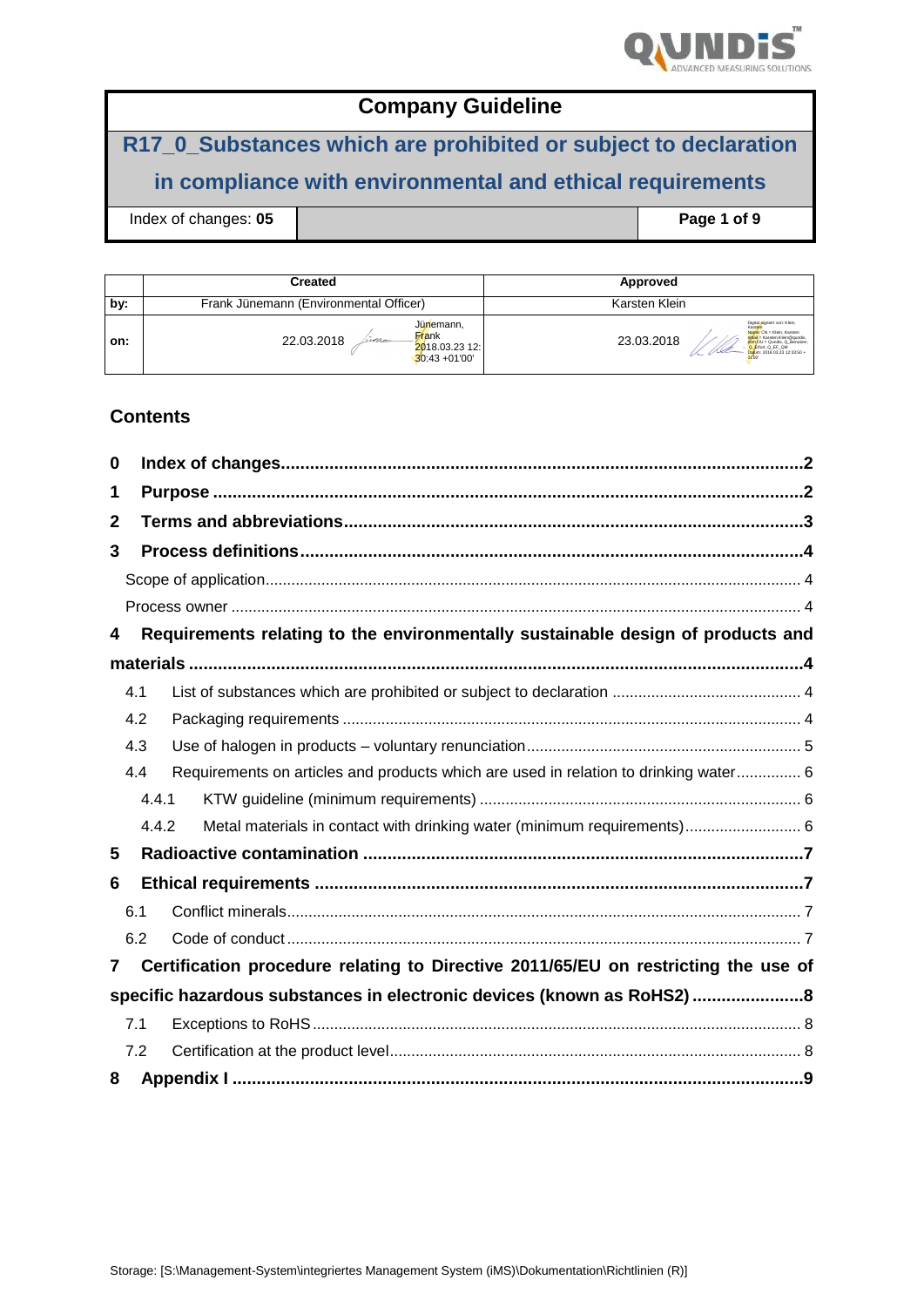

**R17\_Substances which are prohibited or subject to declaration in compliance with environmental and ethical requirements**

Index of changes: **05 Page 2 of 9**

#### **0 Index of changes**

| Index of changes | Date of change | Description of change                                                                     |  |
|------------------|----------------|-------------------------------------------------------------------------------------------|--|
| 00               | 14.01.2014     | Initial version                                                                           |  |
| 01               | 16.10.2014     | Conflict minerals, code of conduct for suppliers, update of the REACH<br><b>SVHC</b> list |  |
| 02               | 12.08.2015     | Update of the appendix: QUNDIS list of prohibited substances                              |  |
| 03               | 07.01.2016     | Modification of new RoHS substance prohibitions                                           |  |
|                  |                | Integration of the BOM checklist and R17_1 in one document                                |  |
|                  |                | Stricter requirements with regard to conflict minerals                                    |  |
|                  |                | Amendment to directive name                                                               |  |
| 04               | 19.05.2017     | Update with additional Customer requirements                                              |  |
| 05               | 22.03.2018     | Add section 5 - Radioactive contamination                                                 |  |

#### **1 Purpose**

The purpose of this directive is to ensure that in development, production, use, recycling and disposal, materials and finished products are dealt with in a way which meets ethical, environmental and safetyin-the-workplace requirements.

This document contains the currently applicable QUNDIS list (BOM checklist) of all prohibited and regulated substances. The supplier continues to be responsible for procurement and compliance with the applicable laws, norms and directives. Accordingly the obligation of the supplier to comply with statutory regulations (e.g. national laws) is not affected by this norm. Where there is a difference between the QUNDIS specifications and other requirements in terms of the law, norms, customer specifications or other stipulations, the stricter requirement should always be applied.

QUNDIS requires that all products or product components, packaging and transport materials which are supplied to QUNDIS should fulfil the requirements of the QUNDIS list of prohibited substances.

**Raw materials of unknown origin and/or composition, or raw materials for which there is no data must not be used. This directive is part of the QUNDIS Terms of Purchase (TEB). All suppliers undertake to comply with this directive.**

In individual cases and on request QUNDIS must - for the purpose of initial sampling – be provided with the applicable technical data sheets relating to all raw materials and supplementary materials. QUNDIS reserves the right to implement examinations and laboratory analyses in individual cases. In the event of negative test findings, the resulting costs will be charged to the supplier.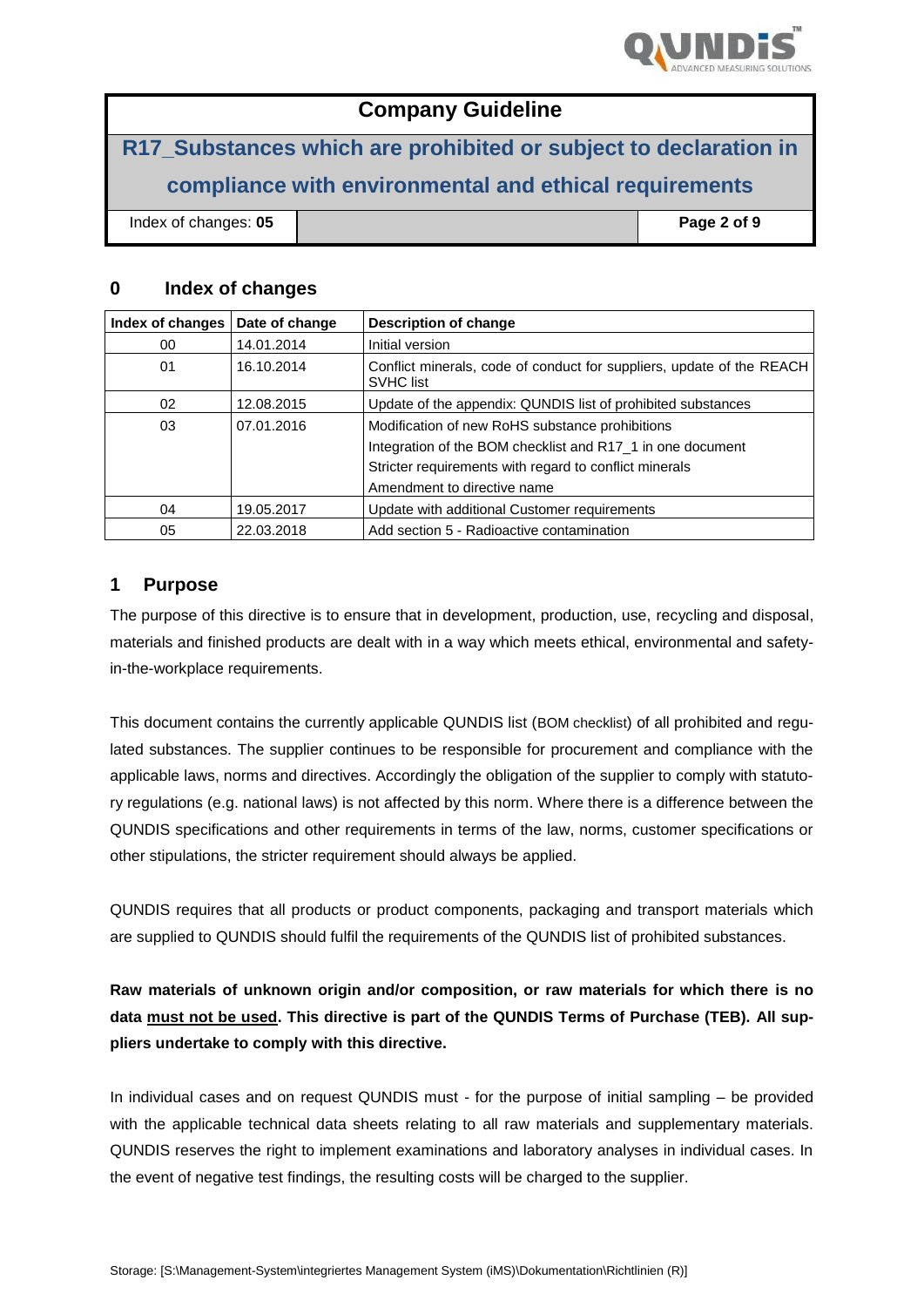

# **R17\_Substances which are prohibited or subject to declaration in compliance with environmental and ethical requirements**

| Index of changes: 05 | Page 3 of 9 |
|----------------------|-------------|
|                      |             |

This guideline serves to ensure the implementation of legal requirements and the demands of QUN-DIS customers. Compliance with the guideline is the responsibility of the supplier. If the supplier identifies any divergence from the above-mentioned specifications, he must inform QUNDIS without delay. QUNDIS will decide on the further procedure.

Ethical considerations are an essential part of our purchasing policy: for this reason QUNDIS has defined a code of conduct which imposes clear fundamental principles and requirements on suppliers of goods and services with regard to their responsibility for people and the environment.

### **2 Terms and abbreviations**

**Homogeneous material:** This is material which can't be broken down mechanically into other materials. The term 'homogeneous' means 'with the same features throughout'. Examples of homogeneous materials are individual types of plastic, ceramics, glass, metal, alloys, synthetic resins and coatings.

**Intentionally added:** Any concentration of ≥ 0.001 % in a homogeneous production material is classed as having been intentionally added.

**Prohibited substances:** In manufactured products, components, production materials, substances, preparations, auxiliary and operating materials must not be contained in quantities above the threshold levels indicated in this document. Such substances may only be contained as naturally occurring contaminants, and must not be added intentionally. Any contamination with the substances must be indicated in terms of quality.

**Substances which are subject to declaration:** In a number of applications, substances which are subject to declaration are not desired and must be declared if the level is above the indicated threshold value. The listed substances must be indicated for every manufactured product, component, production material, preparation, auxiliary or operating material. The document contains threshold values for the individual substances. Below the threshold levels no declaration is required.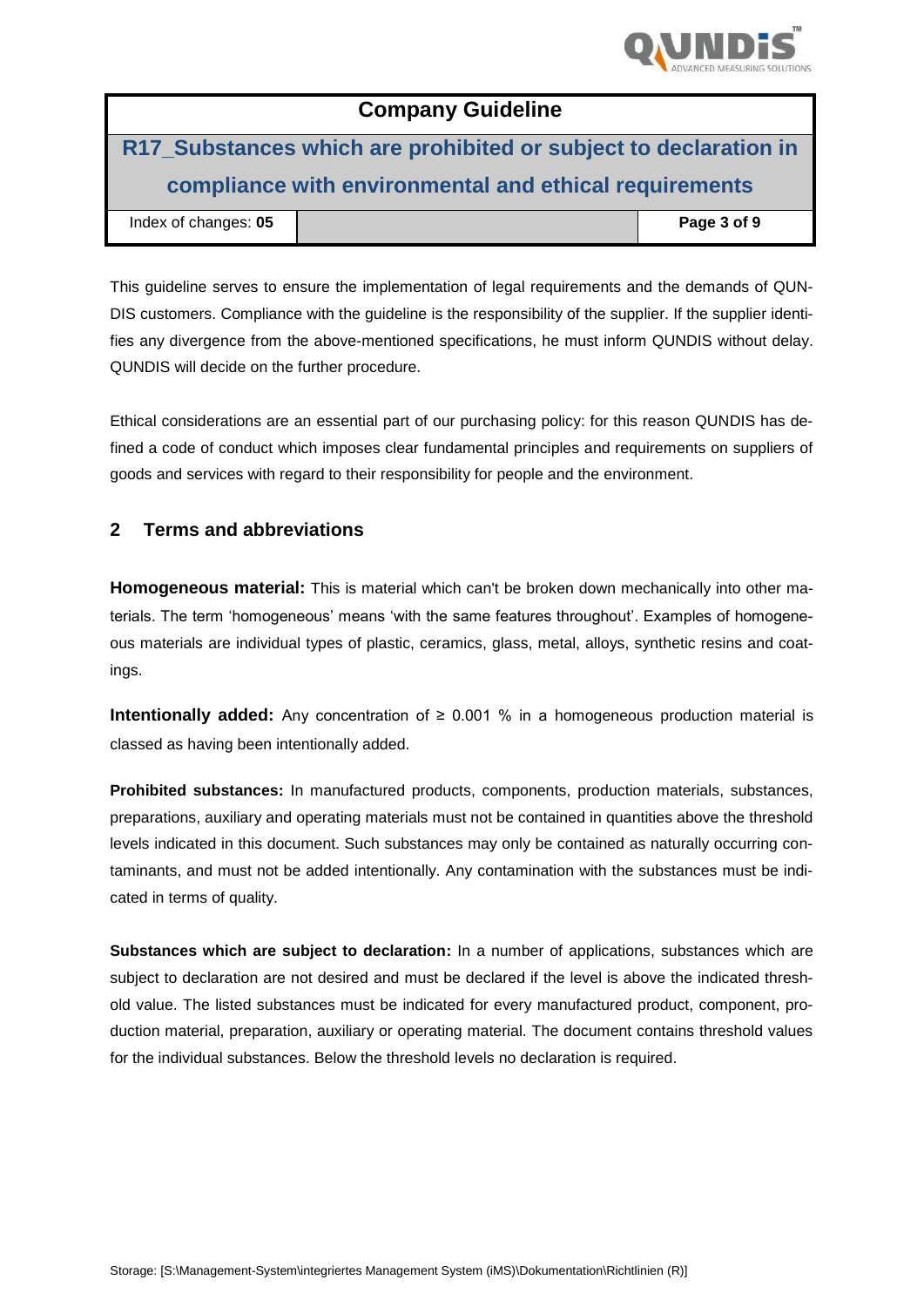

**R17\_Substances which are prohibited or subject to declaration in compliance with environmental and ethical requirements Index of changes: 05 Page 4 of 9** 

| 3 | <b>Process definitions</b> |  |
|---|----------------------------|--|

#### **Scope of application**

These guidelines apply to QUNDIS GmbH and its suppliers.

#### **Process owner**

Environmental management

- **4 Requirements relating to the environmentally sustainable design of products and materials**
- 4.1 **List of substances which are prohibited or subject to declaration**

**The BOM list of restricted and declarable substances must be used as the list of substances which are prohibited or subject to declaration.** 

The current [BOM list of restricted and declarable substances](https://www.bomcheck.net/assets/docs/Restricted%20and%20declarable%20substances%20list%20-%20June%202015.pdf) is available on the Internet at: <https://www.bomcheck.net/suppliers/restricted-and-declarable-substances-list>

*Remarks: In response to the publication of the REACH list of candidates, the* BOM list of restricted and declarable substances *is updated twice a year. No login is required.*

The Negative List bans or restricts the use of chemical substances in our products and production processes.

Please remember to inform us if the components delivered to QUNDIS contain any of the substances listed. The substances marked "Declarable" (mostly candidate list substances) in the BOMcheck Negative List are not yet prohibited, but as a supplier you have a legal obligation to inform us, if the concentration in one of the components in a maybe complex product is above 0.1% w/w.

#### 4.2 **Packaging requirements**

Please note the restrictions on packaging substances and packaging waste contained in the [BOM list](https://www.bomcheck.net/assets/docs/Restricted%20and%20declarable%20substances%20list%20-%20June%202015.pdf)  [of restricted and declarable substances](https://www.bomcheck.net/assets/docs/Restricted%20and%20declarable%20substances%20list%20-%20June%202015.pdf) (2. Packaging restrictions).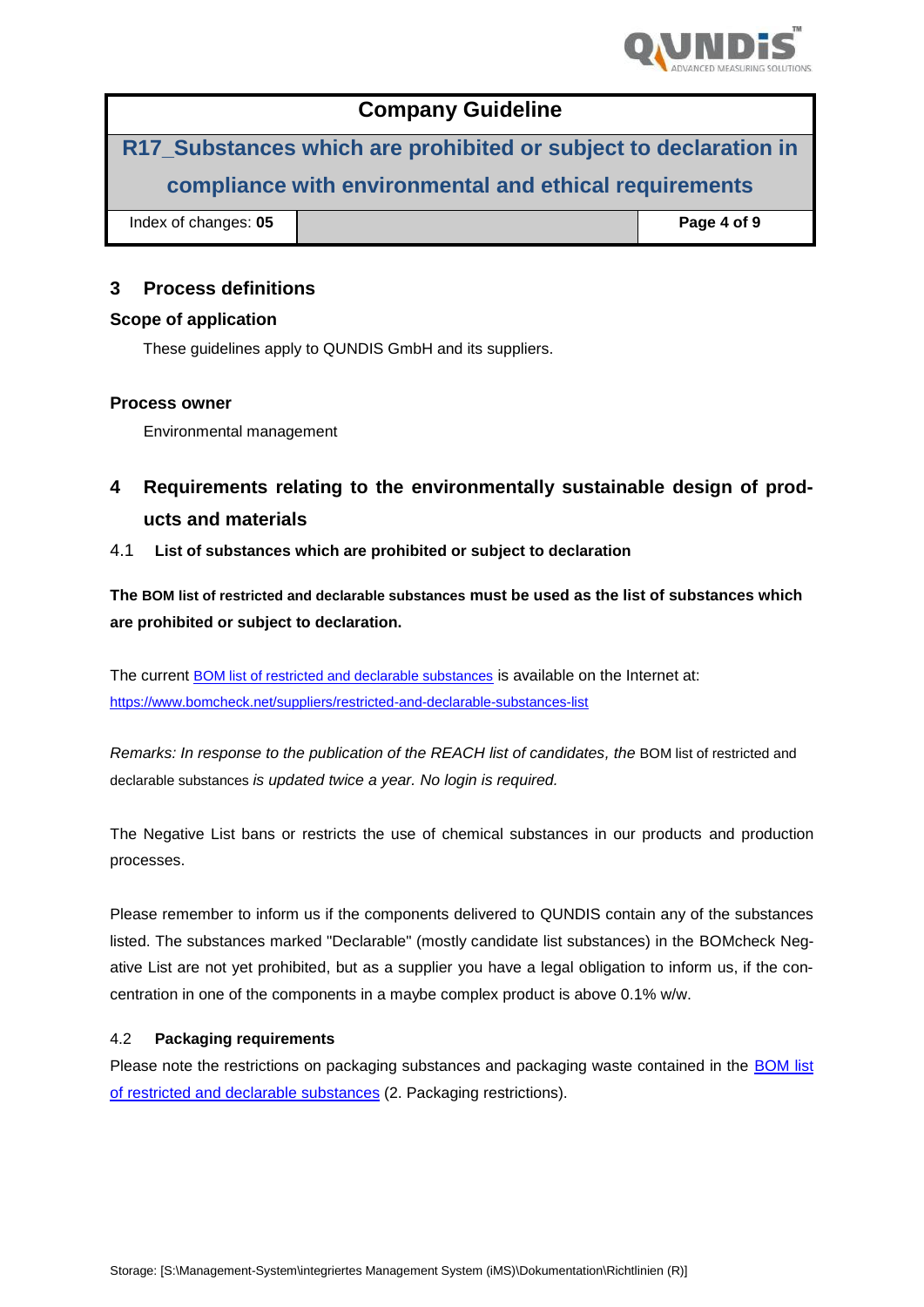

# **R17\_Substances which are prohibited or subject to declaration in compliance with environmental and ethical requirements**

| Index of changes: 05 |  | Page 5 of 9 |
|----------------------|--|-------------|
|----------------------|--|-------------|

#### 4.3 **Use of halogen in products – voluntary renunciation**

QUNDIS takes into account possible impacts on people and the environment at the earliest possible stage, and takes specific measures in order to avoid risks to people and the environment. Wherever possible QUNDIS offers customers halogen-free products.

Halogens are used principally as flame retardants in plastics. In the event of fire, in particular, bromine and chlorine can form corrosive, poisonous compounds. For this reason, wherever possible QUNDIS uses plastics which offer comparable protection without flame retardants containing halogen.

Since July 2006 the EU's RoHS directive has restricted the use of hazardous substances in electrotechnical and electronic devices. It forbids the use of heavy metals, polybrominated biphenyles (PBBs) and polybrominated diphenyl ethers (PBDEs).

Since the WEEE directive came into effect (2012/19/EU) any products (e.g. PVC for cable sleeves, circuit boards, plastic housings…) which contain halogen-based flame retardants must have special markings, so that they can be collected and disposed of separately.

QUNDIS pursues the target of using only halogen-free products.

The International Electro-technical Commission (IEC) defines freedom from halogen on the basis of the quantities of chlorine and bromine contained (Standard IEC 61249-2-21). A product is classified as halogen-free if the following threshold values are complied with:

**<900 ppm chlorine**

**<900 ppm bromine**

**<1500 ppm total quantity of chlorine and bromine**

In addition, products which contain **<500 ppm** antimony trioxide are halogen-free.

**If it is not possible for technical reasons (ensuring the required fire protection level) to do without halogens, QUNDIS must be informed about this. A declaration must be provided for the relevant articles.**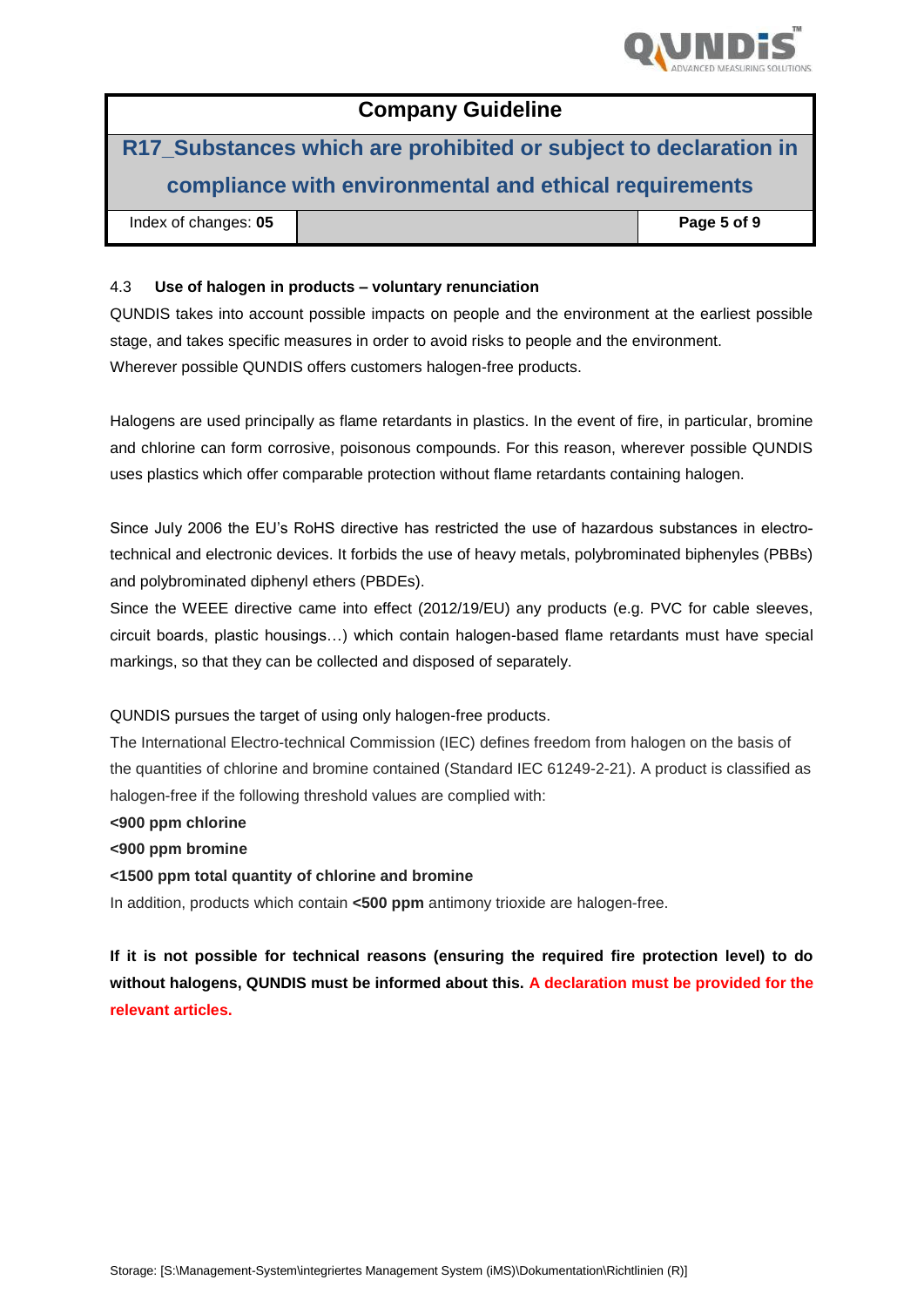

**R17\_Substances which are prohibited or subject to declaration in compliance with environmental and ethical requirements**

| Index of changes: 05 |  |
|----------------------|--|

 $Paqe 6 of 9$ 

## 4.4 **Requirements on articles and products which are used in relation to drinking water**

All raw materials, substances, articles or products which are used in relation to drinking water must comply with the latest specifications of Germany's drinking water regulations. Particularly relevant in this respect is §17 "Requirements relating to facilities for obtaining, treating or distributing drinking water". These drinking water regulations implement the EU directive on drinking water quality for human consumption (Directive 98/83/EG) in national law (Germany).

### **Please note: The individual national legislation on drinking water hygiene within the individual country also applies!**

Further applicable documents:

EU directive [Council directive 98/83/EC dated 3 November 1998 on the quality of water for human consumption](http://eur-lex.europa.eu/LexUriServ/LexUriServ.do?uri=OJ:L:1998:330:0032:0054:DE:PDF%20)

Implementation in Germany [Directive on the quality of water for human consumption \(drinking water directive:TrinkwV 2001\)](http://www.gesetze-im-internet.de/bundesrecht/trinkwv_2001/gesamt.pdf)

#### **4.4.1 KTW guideline (minimum requirements)**

In the case of plastics the KTW guidelines regulate the hygienic evaluation of organic materials in contact with drinking water:

<http://www.umweltbundesamt.de/sites/default/files/medien/419/dokumente/ktwleitlinie.pdf>

Certification documents for plastics:

- KTW certificate
- W270 certification

Documents which also apply:

[EU directive No. 10/2011 of the commission dated 14](http://eur-lex.europa.eu/LexUriServ/LexUriServ.do?uri=OJ:L:2011:012:0001:0089:DE:PDF) January 2011 on materials and articles made of [plastic which are intended to come into contract with foodstuffs](http://eur-lex.europa.eu/LexUriServ/LexUriServ.do?uri=OJ:L:2011:012:0001:0089:DE:PDF)

#### **4.4.2 Metal materials in contact with drinking water (minimum requirements)**

Metal materials are subject to the assessment specifications for metal materials in contact with drinking water (basis for evaluating metal):

[http://www.umweltbundesamt.de/sites/default/files/medien/376/dokumente/bewertungsgrundlage\\_fuer\\_metallene](http://www.umweltbundesamt.de/sites/default/files/medien/376/dokumente/bewertungsgrundlage_fuer_metallene_werkstoffe_im_kontakt_mit_trinkwasser.pdf)

werkstoffe\_im\_kontakt\_mit\_trinkwasser.pdf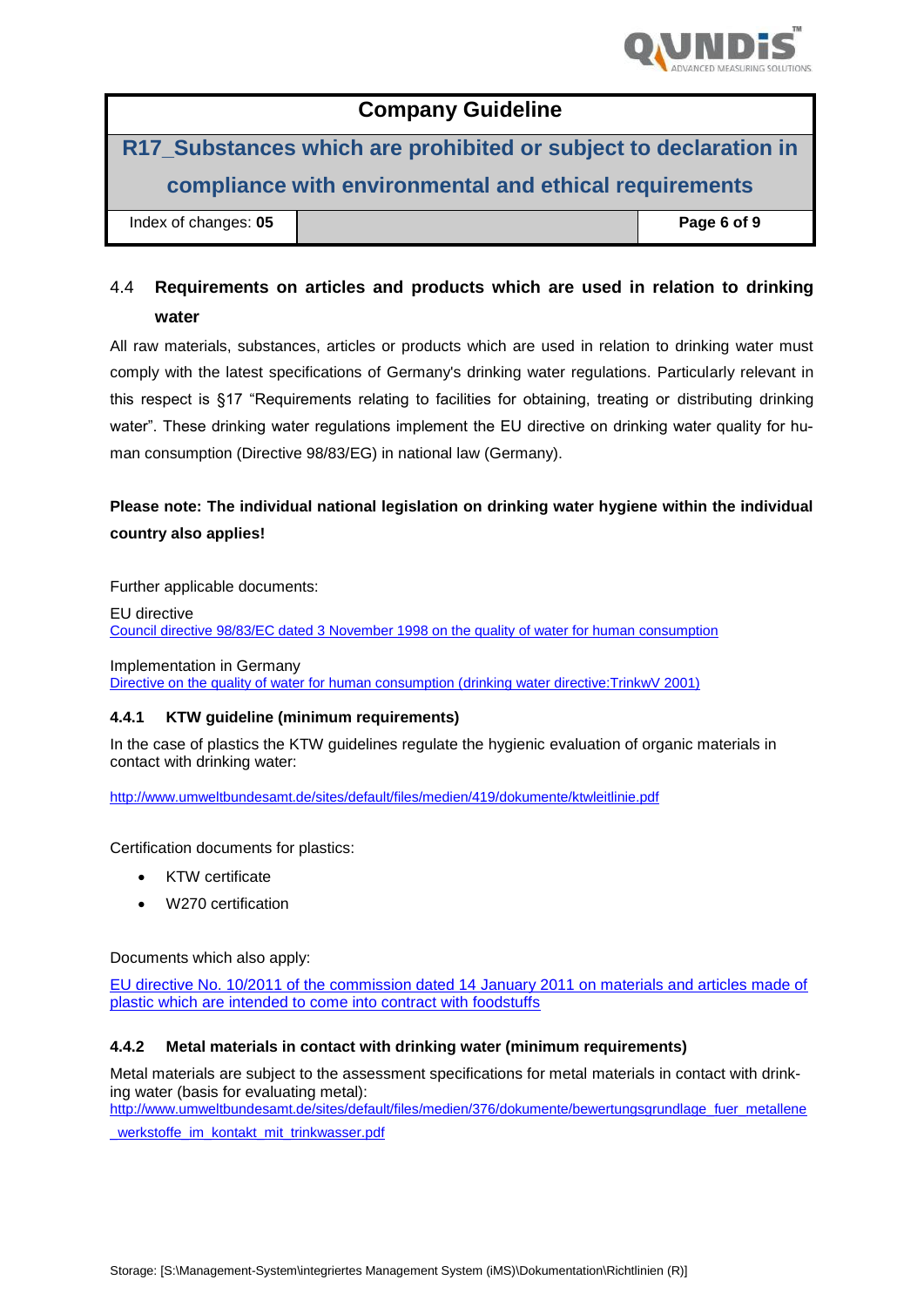

| <b>Company Guideline</b>                                         |  |             |  |
|------------------------------------------------------------------|--|-------------|--|
| R17_Substances which are prohibited or subject to declaration in |  |             |  |
| compliance with environmental and ethical requirements           |  |             |  |
| Index of changes: 05                                             |  | Page 7 of 9 |  |

#### **5 Radioactive contamination**

Supplier guarantees that the delivered Products do not contain any radioactive contamination exceeding one tenth of the exemption values as defined by the Basic Safety Standards of the International Atomic Energy Agency (IAEA) in its current version.

We reserve the right to carry out measurements and incoming goods tests.

#### **6 Ethical requirements**

#### 6.1 **Conflict minerals**

As a company which processes various metals QUNDIS is under an obligation to protect the health and safety of both people and the environment.

These principles are an integral part of our business operations. We expect from our suppliers that – as partners in our sustainability strategy – they share this commitment with us. Armed conflict is financed by the production of raw materials in ways which are socially irresponsible and damaging to the environment. The Dodd Frank Act passed in the USA defines tin, tungsten, tantalum and gold, together with any products made from them, as 'conflict minerals'.

QUNDIS requires confirmation from its suppliers that all products and materials supplied to QUNDIS are free from conflict minerals.

If **tin, tungsten, tantalum** or **gold** is contained in products or materials supplied to QUNDIS, their origin must be certified by the provision of details of the smelter (for this purpose the conflict-freereporting form should be filled out and sent to the QUNDIS purchasing department): <http://www.conflictfreesourcing.org/conflict-minerals-reporting-template/>

#### 6.2 **Code of conduct**

For QUNDIS, maintaining sustainable business relations with all suppliers is a matter of priority. For this reason we have specified minimum standards in a code of conduct: [http://www.qundis.com/wp-content/uploads/2015/05/Code\\_of\\_Conduct\\_for Suppliers to\\_QUNDIS Group.pdf](http://www.qundis.com/wp-content/uploads/2015/05/Code_of_Conduct_fuer_Lieferanten_der_QUNDIS-Gruppe.pdf)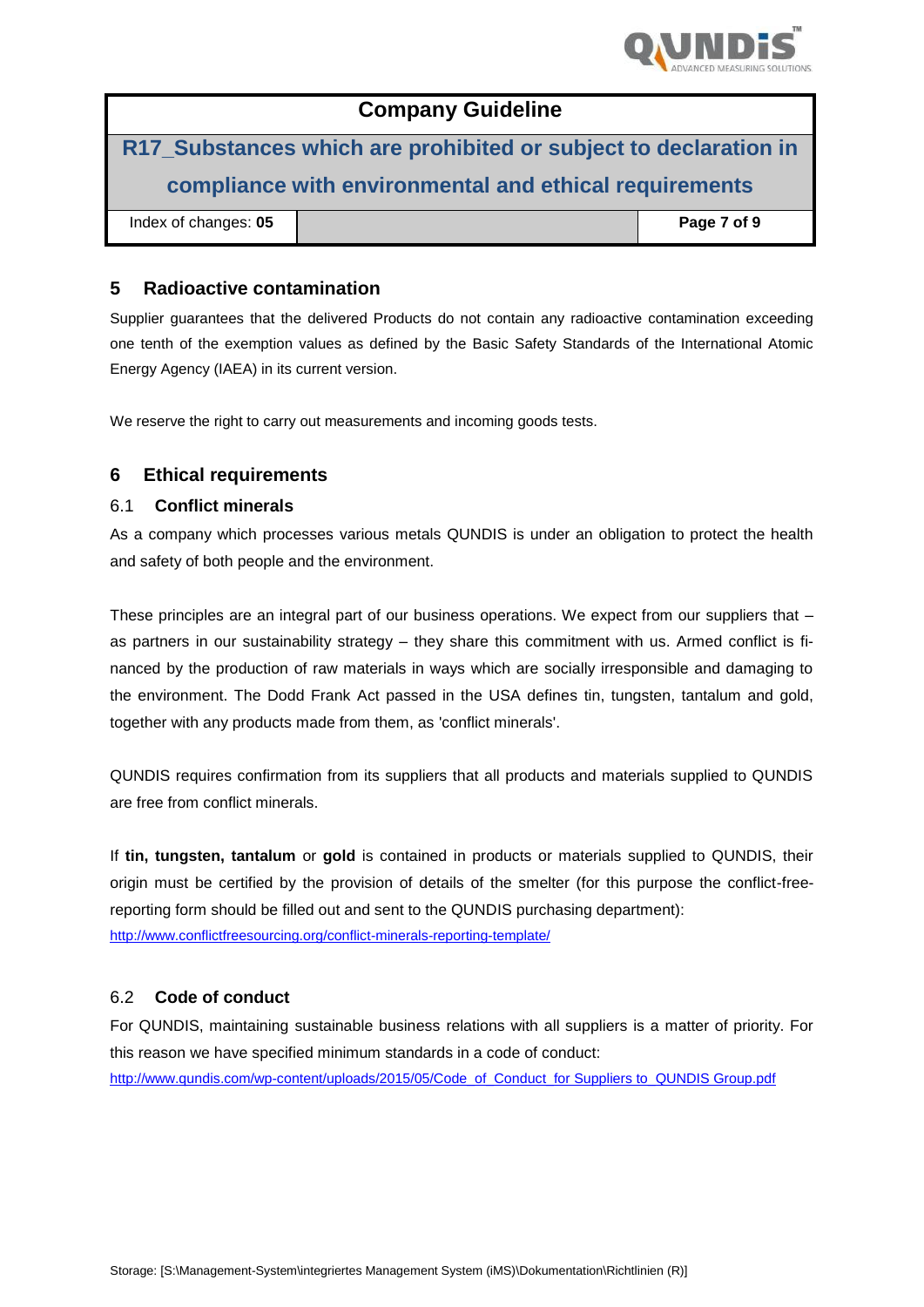

**R17\_Substances which are prohibited or subject to declaration in compliance with environmental and ethical requirements**

**Index of changes: 05 Page 8 of 9 Page 8 of 9** 

**7 Certification procedure relating to Directive 2011/65/EU on restricting the use of specific hazardous substances in electronic devices (known as RoHS2)**

Products may not be placed on the market without certified RoHS compliance.

#### 7.1 **Exceptions to RoHS**

**Annex III of RoHS (Directive 2011/65/EU)** lists the applications which are exceptions to Art. 4 Section 1. If such an exception applies, **the supplier must report the details to QUNDIS, together with the expiry date.**

#### 7.2 **Certification at the product level**

The certification must be directly related to the individual article. The supplier can submit a declaration that the relevant products meet the R17 guideline. For this purpose the individual articles must be listed. The formulation contained in Appendix I can be used.